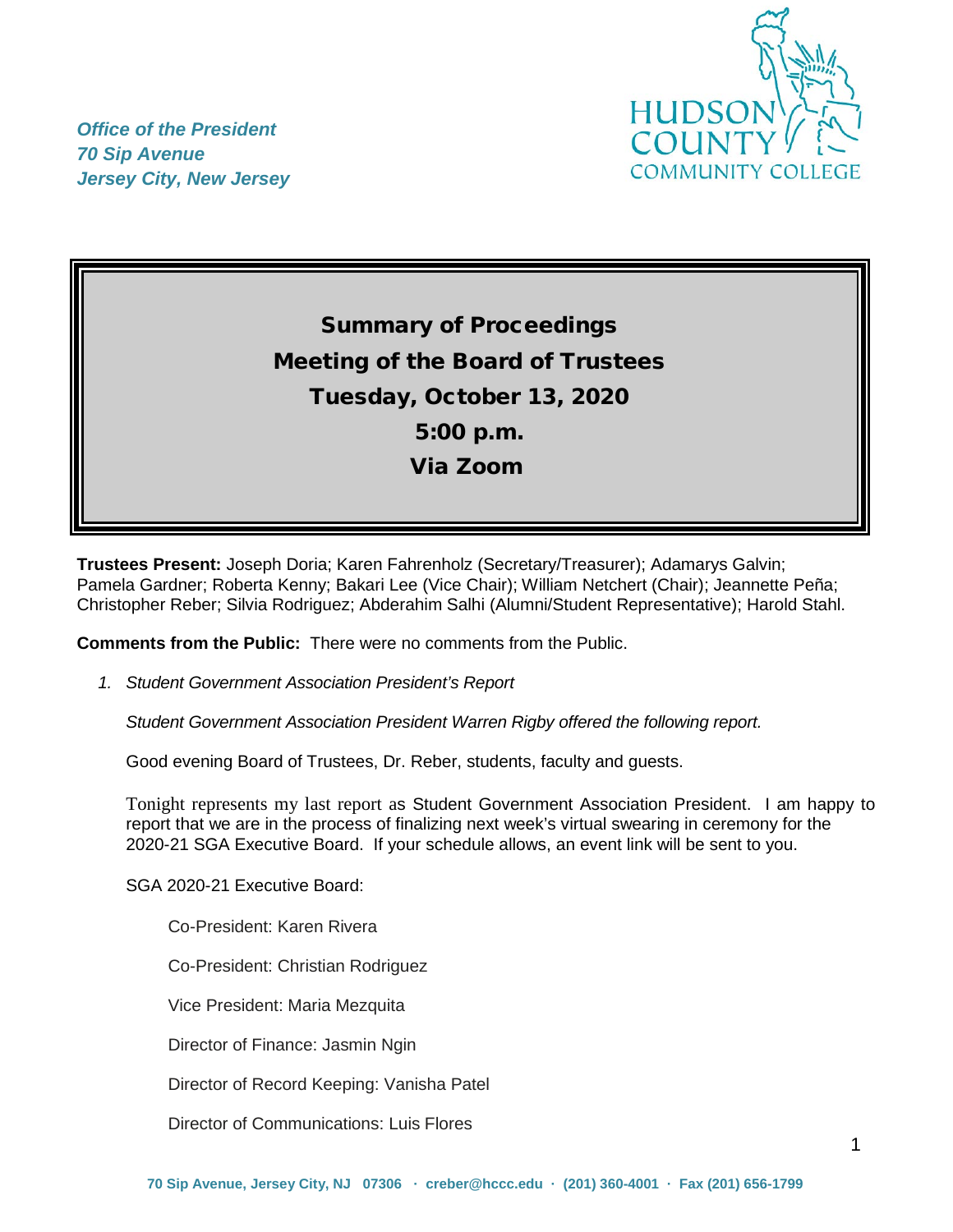Director of Inter-Club Council: Pedro Moranchel

Director of Diversity, Equity and Inclusion: Jenette Wiggins

Senators: Nara Bautista, Karim Cardona, Karl Ramos

. Today ends one chapter. I am excited to see what this diverse group of student leaders will do in the coming months. I'd like to take this opportunity to say to our students it was a humbling experience to represent you and share your questions, comments and concerns.

Chairman Netchert, thank you for everything that you and the Board do to ensure that Hudson encompasses not only a family environment, but that everyone who walks through these doors has the tools to be successful. Trustee Lee, thank you for your leadership and for creating the ACCT Student Trustee Advisory Council, which I am happy and astonished to be a part of. Dr. Reber, thank you for continuing to inspire me and so many. Your leadership continues to transform not only the lives of our college community, but also for future generations to come.

I will continue in my various positions on PACDEI and the Return to Campus Task Force. At this time, it is my great pleasure and honor to introduce Co-President Karen Rivera, who is an Early Childhood major and a CCOG recipient. Her goal is to work as an Elementary Special Education Teacher and eventually an administrative position. Unfortunately, Christian Rodriguez was unable to attend due to a scheduled class. Co-President Christian Rodriguez is a Psychology major. His goal is to become a school psychologist and to work with individuals from the LGBTQ community.

I yield the floor to Karen Rivera to introduce herself and give a report.

*Karen Rivera offered the following report.*

Good evening Trustees, President Reber, faculty and guests.

As we embark on an academic year like none prior to this, we have begun the framework of our goals for the 2020-21 Academic Year.

For the coming year, we aim to:

- Ensure that the student body knows who we are, that they can turn to us for questions, share their concerns and receive feedback. We are a motivated and passionate group of students, who are dedicated to making a difference at HCCC and in the lives of the students.
- **Increase student involvement in clubs, honor societies, and opportunities through promotion** and club support.
- Stay involved in the fight and advocacy for higher education and community college funding, especially the CCOG.

## *Chairman Netchert offered the following remarks.*

Warren, we want to congratulate you and thank you for your service. I think you've raised the Student Government Association to a new level and you've set the standard now for Co-Presidents Karen Rivera and Christian Rodriguez. We wish you well and success in all of your future endeavors and we look forward to you being around and continuing to contribute to HCCC.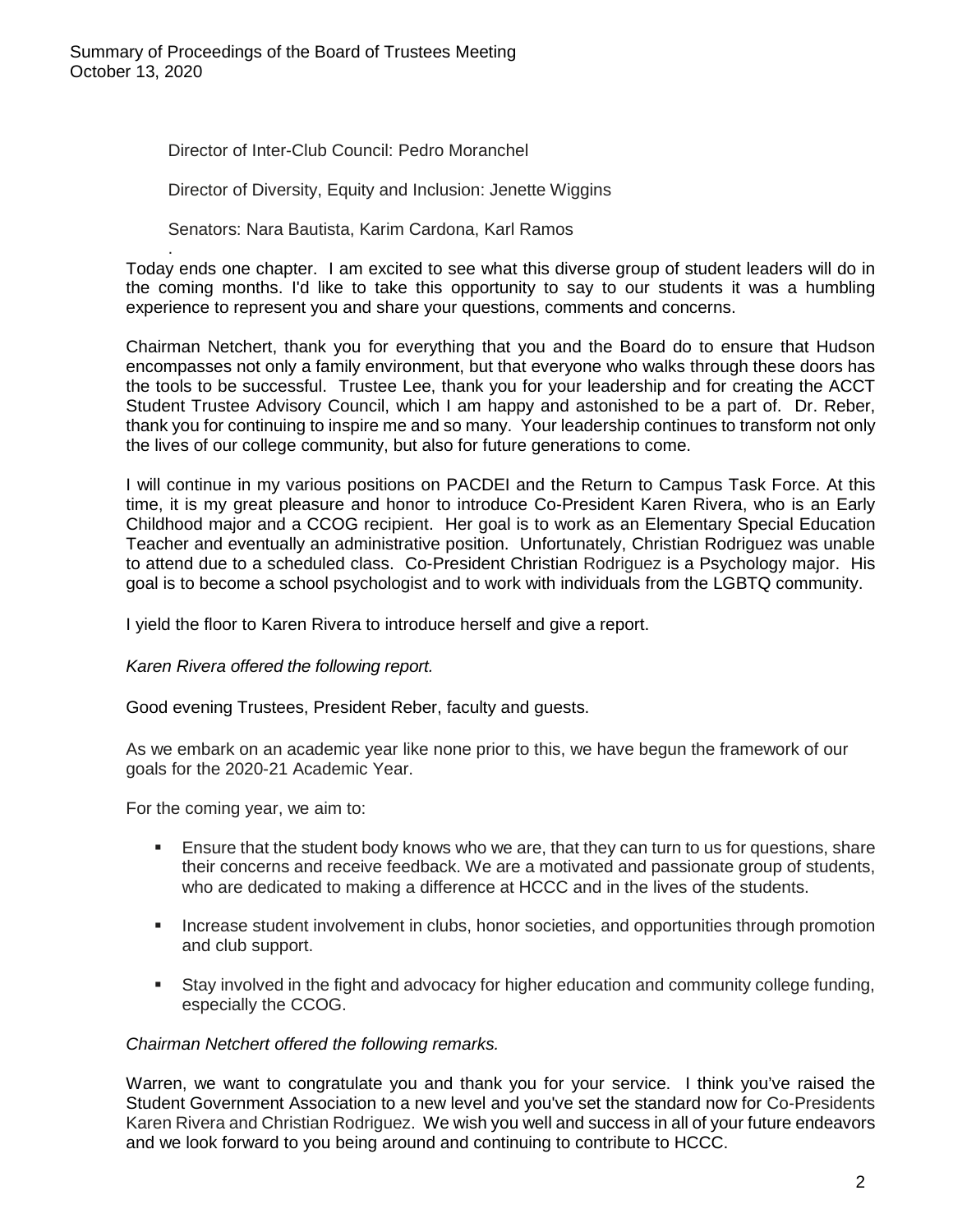*Trustee Lee offered the following remarks.*

Thank you, Warren, for continuing to be involved in the ACCT Student Trustee Advisory Council. I really appreciate the lineage of our students who have been involved in that effort. It really is a high visibility Council from the perspective of the ACCT and my former fellow board members at ACCT. It's critical because at the end of the day we're serving students. Just like we have an alumni representative on our Board, and we recognize our student government, it was important for ACCT to do the same thing. And for me, it was very important and it has been very important for this school to continue to have a presence on that Council. So I thank you, Warren, and also, you, too, Abderahim, for your involvement and for everything that you've done to elevate the platform of our school. Inasmuch as you have benefited by being affiliated with Hudson, Hudson has been elevated by being affiliated with you.

#### *All College Council President Lauren Drew offered the following remarks.*

Warren, you've been such a strong leader. Congratulations on finishing your term so successfully and thank you and the other students for everything you've done to become involved in the ACC. We really appreciate all of the feedback that you give us and hopefully you'll continue to be able to attend our meetings.

*2. All College Council President's Report* 

#### *All College Council President Lauren Drew offered the following report.*

At the previous Board of Trustees meeting, I discussed each All College Council standing committee's goals and plans for the academic year. At this point in the semester, committees are hard at work on those initiatives. In my report tonight, I'd like to highlight two of the most recent developments.

As I mentioned in my last report, The President's Advisory Council on Diversity, Equity and Inclusion (PACDEI) proposed a syllabus statement on diversity, equity, and inclusion and brought it to the Academic Affairs Committee. The statement intends to foster a welcoming, supportive, and inclusive environment, and it directs students to the PACDEI website where resources and information about events and initiatives will be available. The Academic Affairs Committee has reviewed and approved the suggested syllabus statement, and it will be coming to the ACC General Meeting soon.

Among several other initiatives, the Space and Facilities Committee is in the process of forming an ad hoc subcommittee to examine office space allocation. The subcommittee will be taking a look at how offices have been allocated in the past, what current plans exist, as well as what the College community would want from a policy for office space allocation. Thanks to Karen Gali for volunteering to chair that subcommittee.

If you have any questions about these initiatives, or if I can answer any other questions about what the ACC is currently working on, please do not hesitate to ask.

*3. President's Report*

*President Reber offered the following remarks.*

Good evening Trustees, colleagues, students and guests.

Warren, Karen, and Lauren, thank you for your remarks.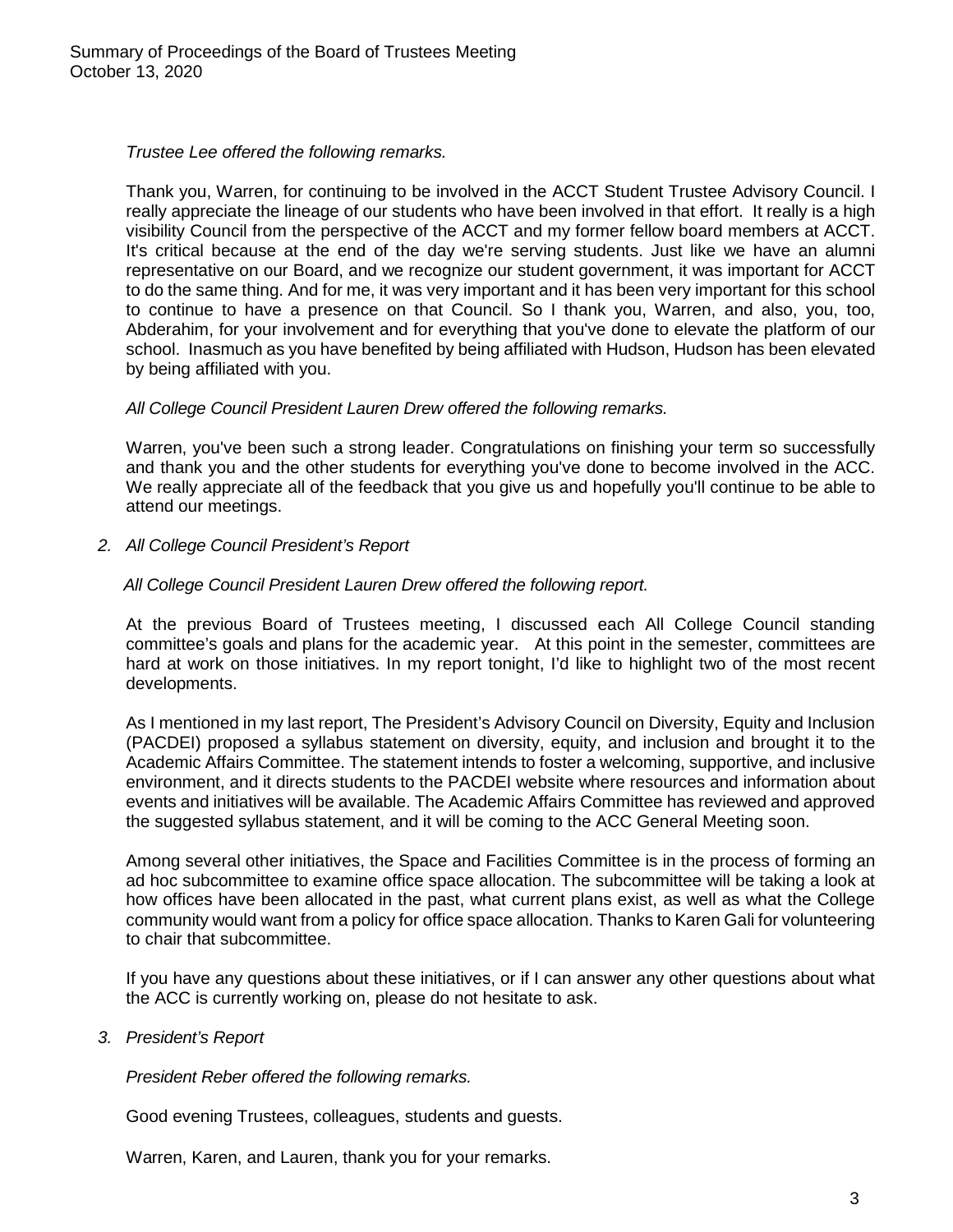Warren, thank you for your exemplary leadership as HCCC's SGA President! We look forward to your continued involvement in student life and leadership as you pursue your nursing degree. Karen, we look forward to your reports to the Board going forward.

This evening marks the conclusion of Abderahim Salhi's term as Student Alumni Representative to the Board of Trustees. As you are all aware, Rahim is a gifted, caring and exceptional human being. We regret that we are not yet physically together to thank Rahim, but we have mailed him a plaque expressing the great appreciation of the Board of Trustees and entire College community, and he has it with him this evening.

*It reads*:

# Abderahim Salhi, Student Alumni Representative

From Your Friends at Hudson County Community College

You made a Difference!

November 2019 – October 2020

Thanks so much, Rahim!

## *Abderahim Salhi offered the following remarks.*

Thank you President Reber, Board Chair and Trustees, faculty, alumni and students, for allowing me to represent alumni on the Board of Trustees. It has been an amazing experience. I wish I had more time to contribute to the College. The College has been a great and transformational place for me and my family as well. Thank you very much.

## *Chairman Netchert offered the following remarks*

Rahim, I want to reiterate what Bakari said. Whatever you think Hudson has done for you, trust me, you've done just as much for Hudson. I know you'll be busy for a while, but as you become more successful, don't forget about Hudson and don't ever stop talking about us.

*President Reber resumed his remarks.*

Thank you, Rahim. Your future is enormously bright and we are so proud of you!

Trustees, as you are aware, our *Achieving the Dream* Leadership and Data Coaches, Dr. Mary Fifield and Dr. Rene Garcia, are engaged this week in a virtual visit with our HCCC community. This is their forth multi-day visit with us since we joined *Achieving the Dream*, and we are working with them regularly between visits. It is my pleasure to introduce them to you.

Dr. Fifield is President Emerita of Bunker Hill Community College – a large, urban community college in Boston – where she served in a very successful presidency for 17 years. Earlier in her career, Mary was President of Harrisburg Area Community College, and she held other leadership roles at various colleges and universities before that. During Dr. Fifield's presidential tenure, each institution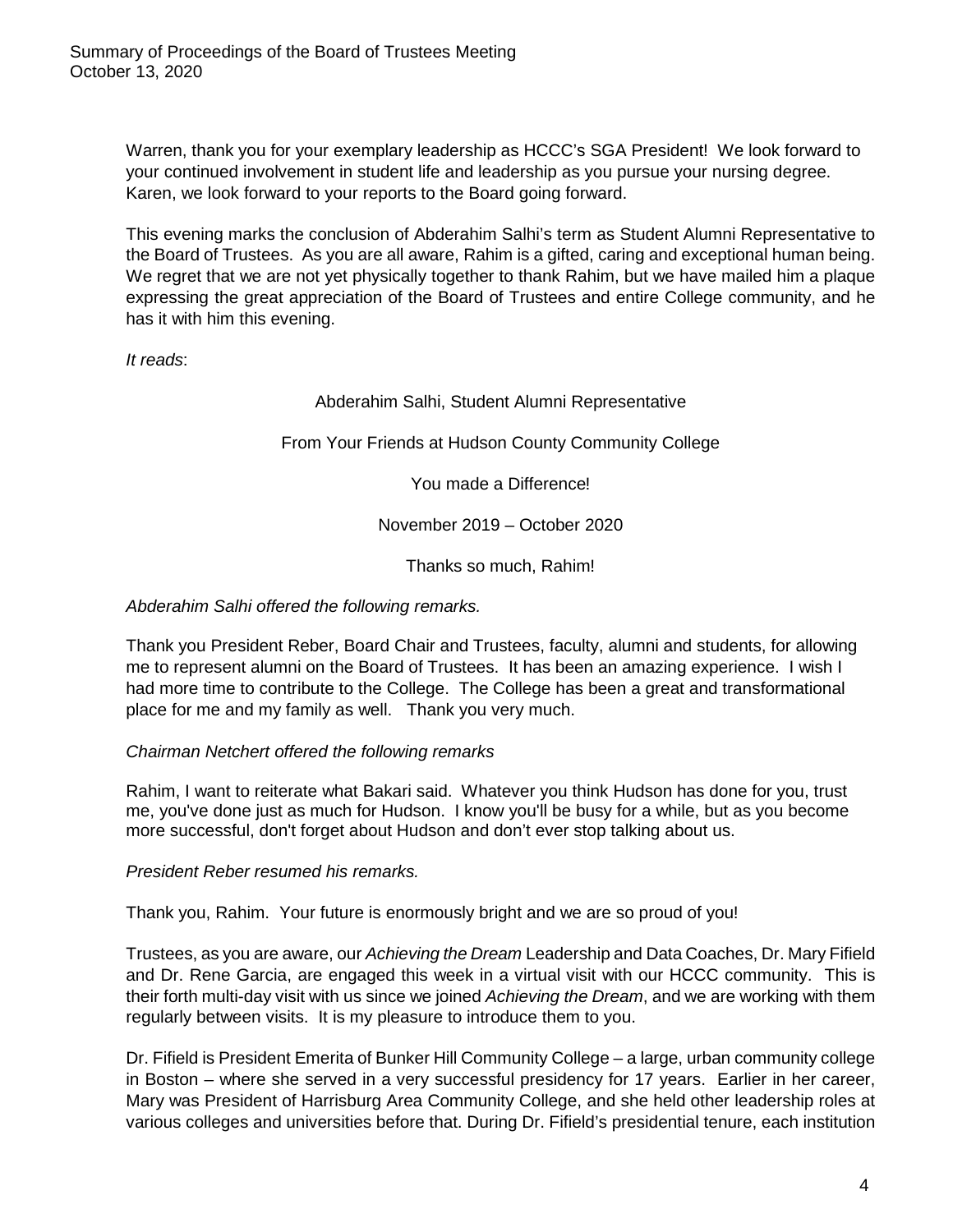she led was selected as a national recipient for achievement of equity and opportunity for persons of color, and women, by the Association of Community College Trustees. She is also a former member of the Board and Executive Committee of the American Association of Community Colleges. Dr. Fifield's record of public service, publications and presentations is extensive.

Prior to his retirement, Dr. Garcia served as Director of Enrollment Management at Miami Dade College, one of the largest and most respected urban community colleges in the nation, where he worked for 38 years. Rene had responsibility for Miami Dade's recruitment and retention efforts and many other things. Dr. Garcia was an integral contributor to the development of structured pathways at Miami Dade College, and was the recipient of the College's Endowed Teaching Chair. He served as resident faculty for several Community College Survey of Student Engagement Institutes, including Men of Color, Engaging Latino Students, and Entering Student Success Initiatives.

I have invited Mary and Rene to speak about our first year of work as an ATD member college, our new Student Success Action Plan, and other observations over the past year of our intensive work together. Dr. Fifield and Dr. Garcia, thank you for joining us this evening, and thank you for your strong leadership, advice and counsel as our *Achieving the Dream* Coaches.

# *Dr. Mary Fifield offered the following remarks.*

Thank you so much, Dr. Reber, and thank you, Chairman Netchert, for inviting both of us to speak with all of you this evening. We're aware that you have a copy of the *Achieving the Dream* Student Success Action Plan and that you have also reviewed it at your In-Service meeting and other venues as well. Our purpose this evening is just to briefly touch upon three topics: to share a behind the scenes look at *Achieving the Dream* as an organization, to offer our perspectives about the plan, and to give you just a glimpse of how we view the work going forward in the second academic year.

Achieving the Dream as an organization was founded sixteen years ago in 2004. It was somewhat of a reactionary program because at that time the Federal Government was paying a lot of attention to very low graduation rates by college students, not just the community colleges, but across the country. *Achieving the Dream* then started with essentially two goals in mind.

- To help students finish what they start, that is to help more students persist and complete.
- To focus on students who are most vulnerable, including low income, students of color, and first generation students.

*Achieving the Dream* had such a good idea that major funders, like the Lumina and Gates Foundations and later the Kresge Foundation, were really enthused about the mission and pledged quite a great deal of money towards it. From that beginning, then, *Achieving the Dream* solicited membership among community colleges in the country that shared those goals, and they did it on a competitive basis.

Hudson County Community College submitted an application, a little over a year ago, affirming the President's commitment to students' success; the board's interest in student success; the agreement that you, as an institution, would not see *Achieving the Dream* as a quick fix, but instead would see it as an organizing framework, a vehicle, a way to leverage all of the good things that you're doing. You made a courageous decision, and the reason that Dr. Garcia and I say this is because it's hard to look at yourself introspectively, and then it's even harder to let an outside organization and two folks like Rene and me come in and ask us to look at you as well.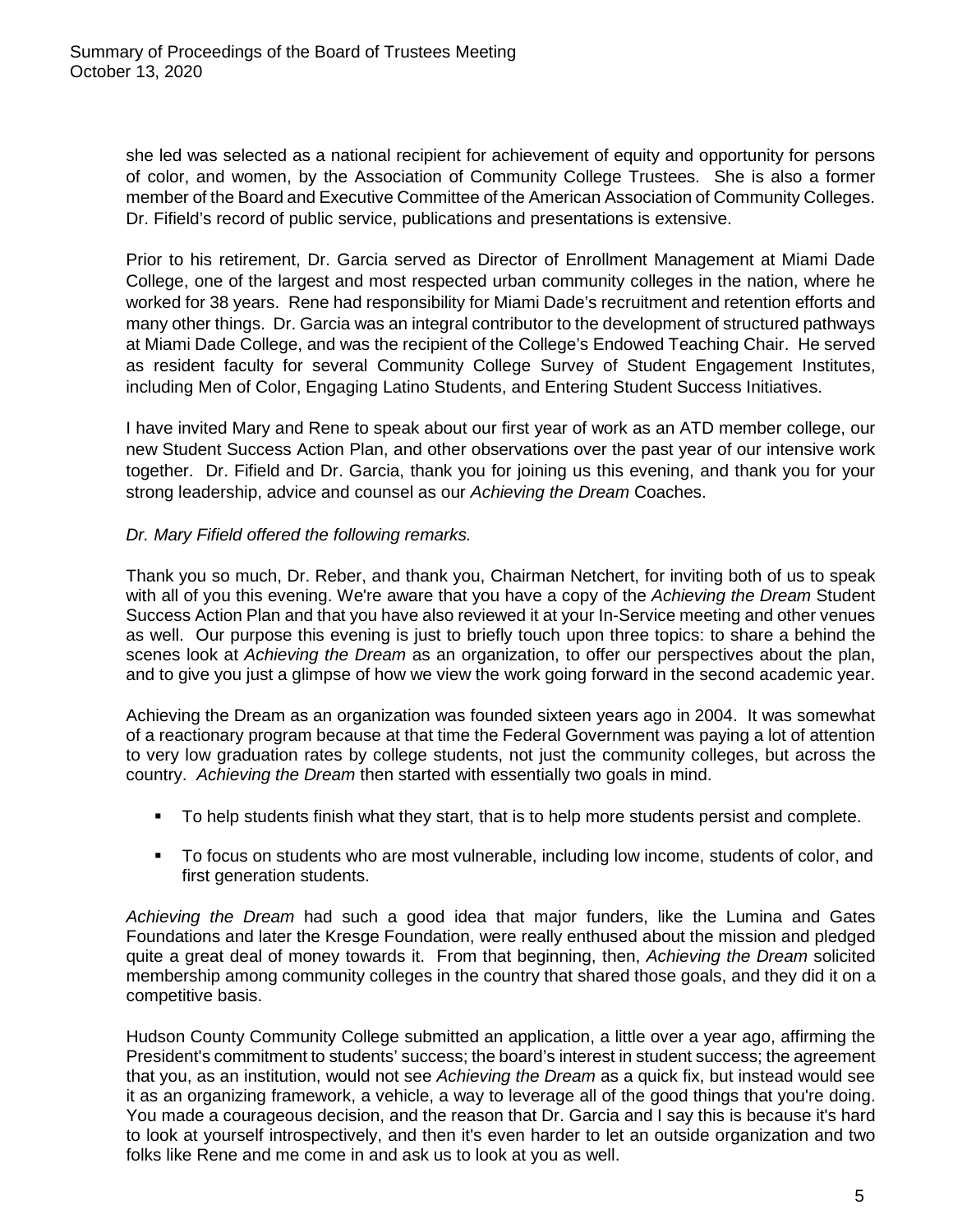First and foremost, we congratulate you for that. You are clearly prepared to be an *Achieving the Dream* member college, not only for all of the surveys that you conducted, but your Student Success Academy, Academic Master Plan, and now your focus on diversity, equity and inclusion. So as you began your work and as you joined us, you had a couple of tasks to fulfill last year, and the first one had to do with what's called an Institutional Capacity Assessment Tool (ICAT) survey. *Achieving the Dream,* through its research with hundreds of colleges, determined that there are seven capacities, and that if an institution performs well on these seven dimensions, then its readiness and its ability to help students be successful is in fact even stronger.

Institutional Capacity Assessment Tool (ICAT) Survey – Seven Capacities:

- 1. Teaching and Learning
- 2. Engagement and Communication
- 3. Strategy and Planning
- 4. Policies and Practices
- 5. Leadership and Vision
- 6. Data and Technology
- 7. Equity

Three hundred and twenty-nine faculty and staff at Hudson completed the ICAT survey online, giving their opinion about Hudson's ability to perform on these seven measures, and you came up really well. Leadership and Vision; Strategy and Planning; Engagement and Communication came up as very strong capacities. Among those capacities for growth were Data and Technology, and Policy and Practices.

The task you had last year was to conduct a large gathering of faculty and staff to again ask their opinion about these seven capacities. It's one thing to rate them on a numerical scale, it's another thing to talk about them. There were more than one-hundred faculty and staff that gathered together during one of our visits. They exchanged views about strengths, challenges and ideas as Hudson moves forward on its journey toward student success. From that point it was up to all of you to take all of the data, the quantitative data from the online survey, the qualitative data from the large gathering, and several other surveys, and try to determine what it was that was going to form a base of a major Action Plan. An Action Plan that would focus on a couple of priorities to help Hudson students do better, be persistent, to help them complete, and you've done a great job with that.

That's the plan that you, as trustees, have in your packet, and that's the plan that the college community has. It's your plan; it's not *Achieving the Dream's* plan. *Achieving the Dream* doesn't have a plan. It's up to you to focus on what's most important and you've done a great job at that. At this point I'm going to turn this over to Dr. Garcia and ask him to talk a bit about the plan.

#### *Dr. Rene Garcia offered the following remarks.*

Thank you, Mary. Hello, everyone.

The Action Plan was built, as Mary noted, by analyzing qualitative and quantitative data. Mary talked a little bit about the former, I'm going to address the latter. Those are what we call early momentum metrics. Those are leading indicators for completion and other long-term goals. They allow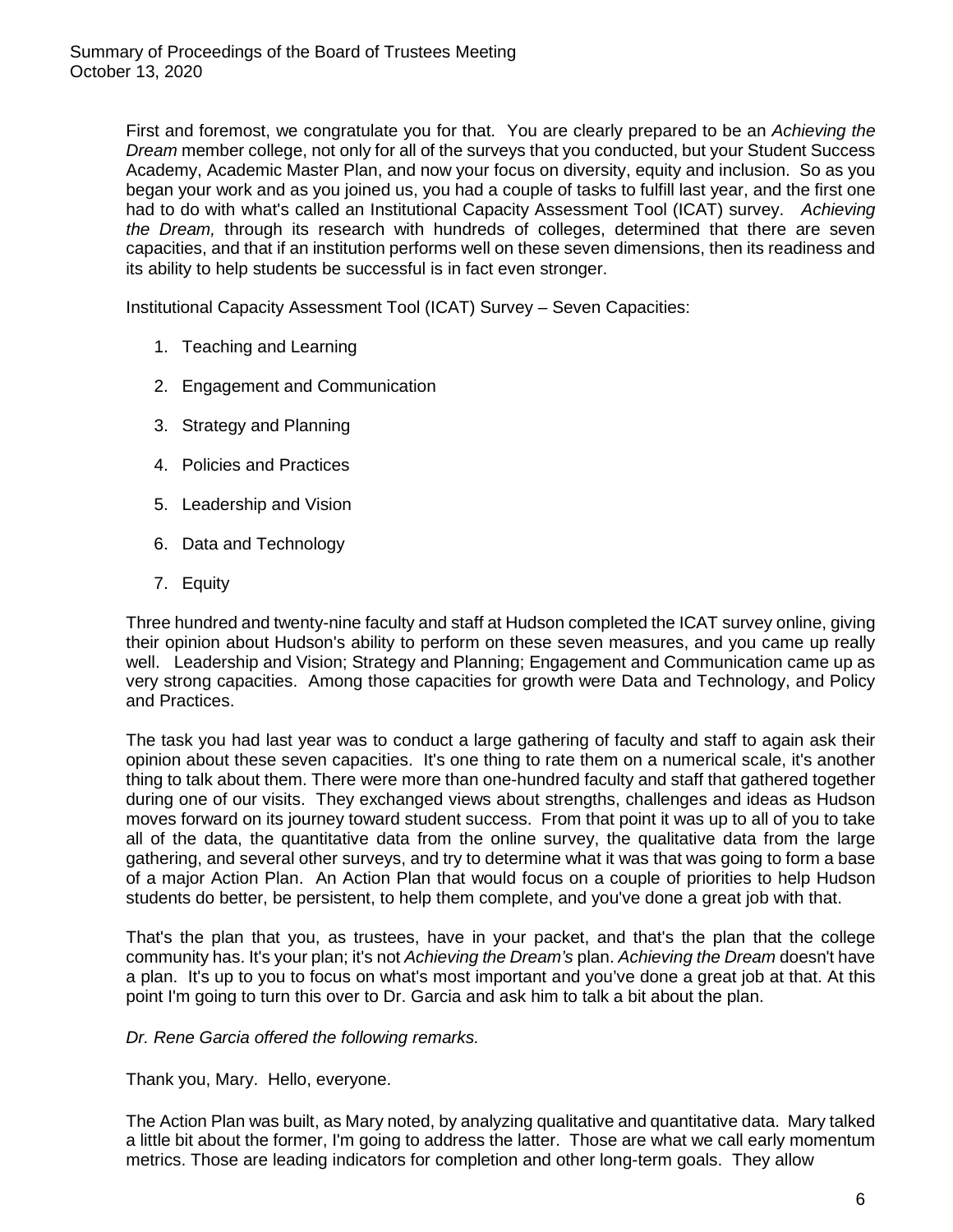monitoring progress so it is not necessary to wait until the end to assess effectiveness. The peak courses or classes are English and Mathematics, as well as program-specific courses, such as Anatomy and Physiology. Earning zero credits in the first term is a major leading indicator, among other things these students may forfeit the Pell Grant as well as other financial aid as a result. The intent is to anticipate who these students are and provide support so they do not fall into that situation.

It is impossible to look at equity issues without disaggregating data. This is how equity gaps are identified. This process, as Mary noted, yielded two priorities, and I want to draw your attention to the second one because it's a rather unusual one across the ATD network. It explicitly tries to address not just the needs in the classroom, but needs beyond that. How is this going to happen? Hudson has identified a number of key strategies and interventions. I want to draw your attention to leveraging student leaders. That is an untapped resource most institutions fail to use and something that is very unique to Hudson. After listening to Warren and Karen, I can understand why you wanted to leverage this resource.

## *Dr. Mary Fifield resumed her remarks.*

As Rene was talking, I was reflecting upon Hudson as a community college that is involved in this work and determining in my own mind what I saw as standout qualities. If there's one thing that comes through loud and clear, it's the willingness of the administration at Hudson to recognize and celebrate leadership at all levels of the institution. That certainly goes to Rene's comment about encouraging the involvement of students and student leaders, and also faculty and staff at Hudson. That's clearly something to be celebrated.

The other thing that really sticks out for me, and it probably goes back to my days of being president at Bunker Hill Community College in Boston, is the wonderful diversity you have among your student body and the community you serve. At the same time you've taken it a step further, which is really impressive. Rather than just celebrate the diversity you have, you have come to a clear understanding that there is value added in differences. That sounds like a really easy concept, but you'd be shocked at how many community colleges in this country don't get it. Congratulations to all of you. We really look forward to continuing working with you.

#### *President Reber resumed his remarks*.

Thanks so much, Mary and Rene. We're so grateful to have the opportunity to work with you. As I said earlier today at our Town Hall meeting, we consider you members of the HCCC family.

Rene and Mary are very open to addressing any questions or comments that our trustees may have. We also have members of our leadership team here to participate as appropriate.

## *Trustee Lee offered the following remarks*.

I love the statement you just made, Mary, which is that Hudson is not resting on the laurels of the fact that we are diverse, but we're also seeking to expand, leverage and maximize our diversity for the benefit of the college community, and ensuring equity and inclusion for all sectors of the college. Particularly with the beginning of our presidential search bringing Chris on board through all of his efforts. I would also mention that Trustee Pamela Gardner was just elected to the ACCT Diversity, Equity, and Inclusion Committee at the most recent annual Leadership Congress. So at all levels we are consistently and persistently focused on diversity, equity, and inclusion and I'm just really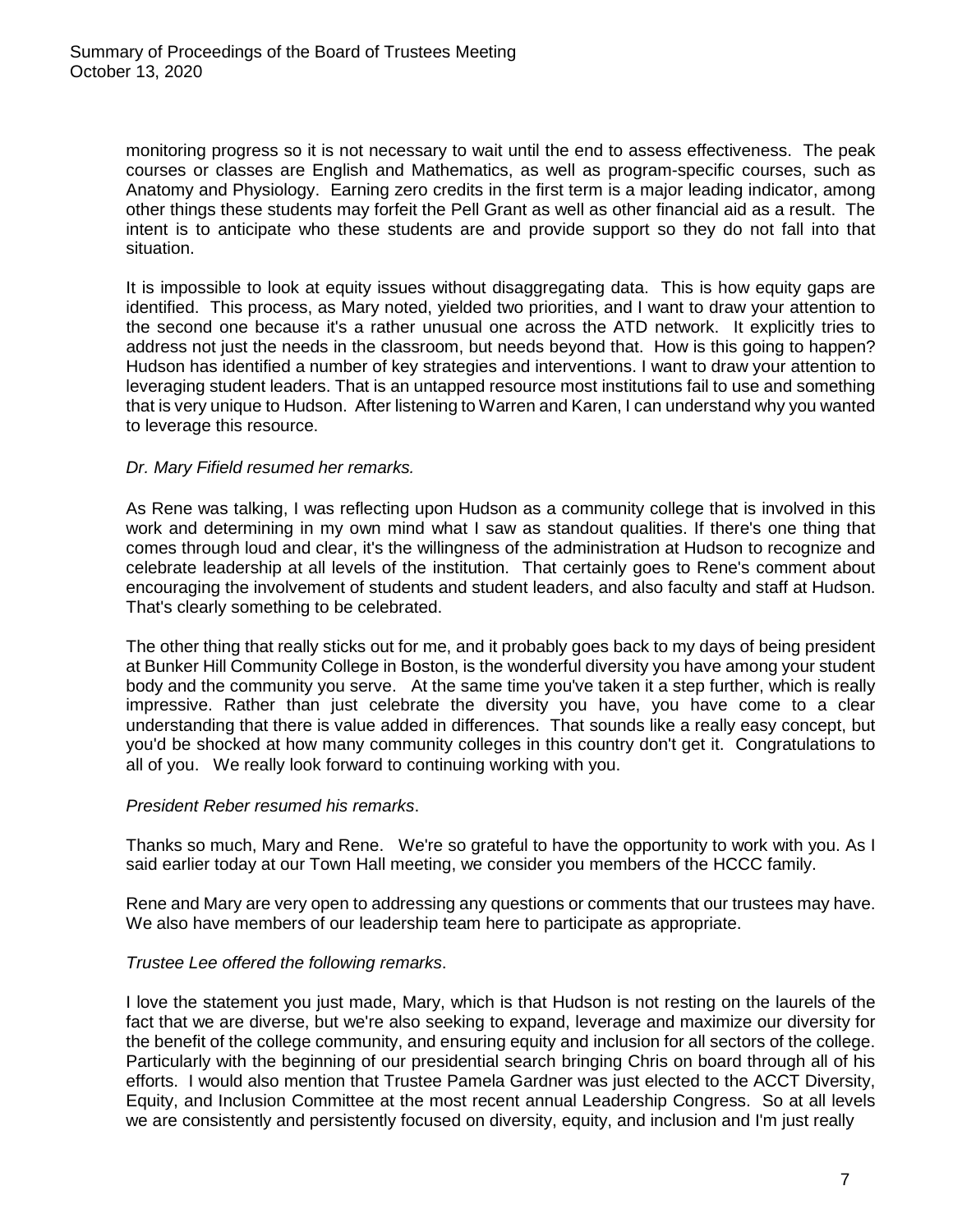pleased to see that recognized by you. I'm glad that we are involved in ATD and that we're going to use the data that we bring to you, and that you will help us analyze. Particularly in terms of disaggregating data that I've been hearing about for so long, so that we can really maximize our primary asset of the College, which is the people. Thank you.

## *ATD Student Abou Traore offered the following remarks.*

I have a question for Dr. Mary Fifield. During this coronavirus pandemic, while many students are taking online courses, how can we as student leaders motivate other students to get involved in clubs, organizations, or just to stay in touch with each other.

## *Dr. Fifield responded.*

Abou, you certainly do have a challenge, as we all do, in making connections. We are all looking at each other in little boxes on a computer screen. One thing that I have always found that is helpful, is personal contact; personal interaction makes a big difference. What you might try is having every member of student government, in addition to Phi Theta Kappa and Student Senators, contact at least two students and bring them into the group. That can have a multiplying effect, soon you will have a much larger group.

## *Provost Eric Friedman offered the following remarks.*

Hi Abou. The more you can tell your story about how this amazing College has an impact in your life, and the more you can hone that story and really have it be something that you're in command of, the more meaningful it will be and the more it will make a student want to join along in the level of engagement that you have experienced.

## *Koral Booth offered the following remarks.*

I just wanted to piggyback off of what Abou said and I agree with what Dr. Friedman said. I noticed that a lot of students really do pay attention to what other students do. As a peer leader, a lot of students recognize me and they recognize my story. I have worked in Admissions and helped students register. I have given them my email and my schedule if they need to contact me with questions. I think that gives them a feeling of comfort that they can come and talk to people. I had a non-traditional student email me to say "thank you so much." That if I hadn't taken the time to talk to him and help him navigate the system, picking his classes and everything, he would have given up. As a lot of people know, non-traditional students need a little more support in navigating the system than students coming straight from high school because they have been out of school for so long. As for myself, being a non-traditional student, I try to give them that extra attention that they need.

I notice that once you give students personal attention, which Hudson is phenomenal at doing, it just increases their drive to want to succeed. And when they see other students succeed and getting involved, that increases their circle. They surround themselves with people who want to do great things or who are encouraging them, and they hold each other accountable. I think that is an important part of it, the support system that you get from being involved, whether it's an honor society, a club, or an organization, you meet those likeminded people and you grow together. That's what we are seeing lately. Being on the Strategy Team, that's really what we're focusing on and gearing towards, to try to get those students to recognize that Hudson is a family. With the support that we can give them in getting involved, their graduation rate, and their participation and everything else will increase because they'll want to succeed.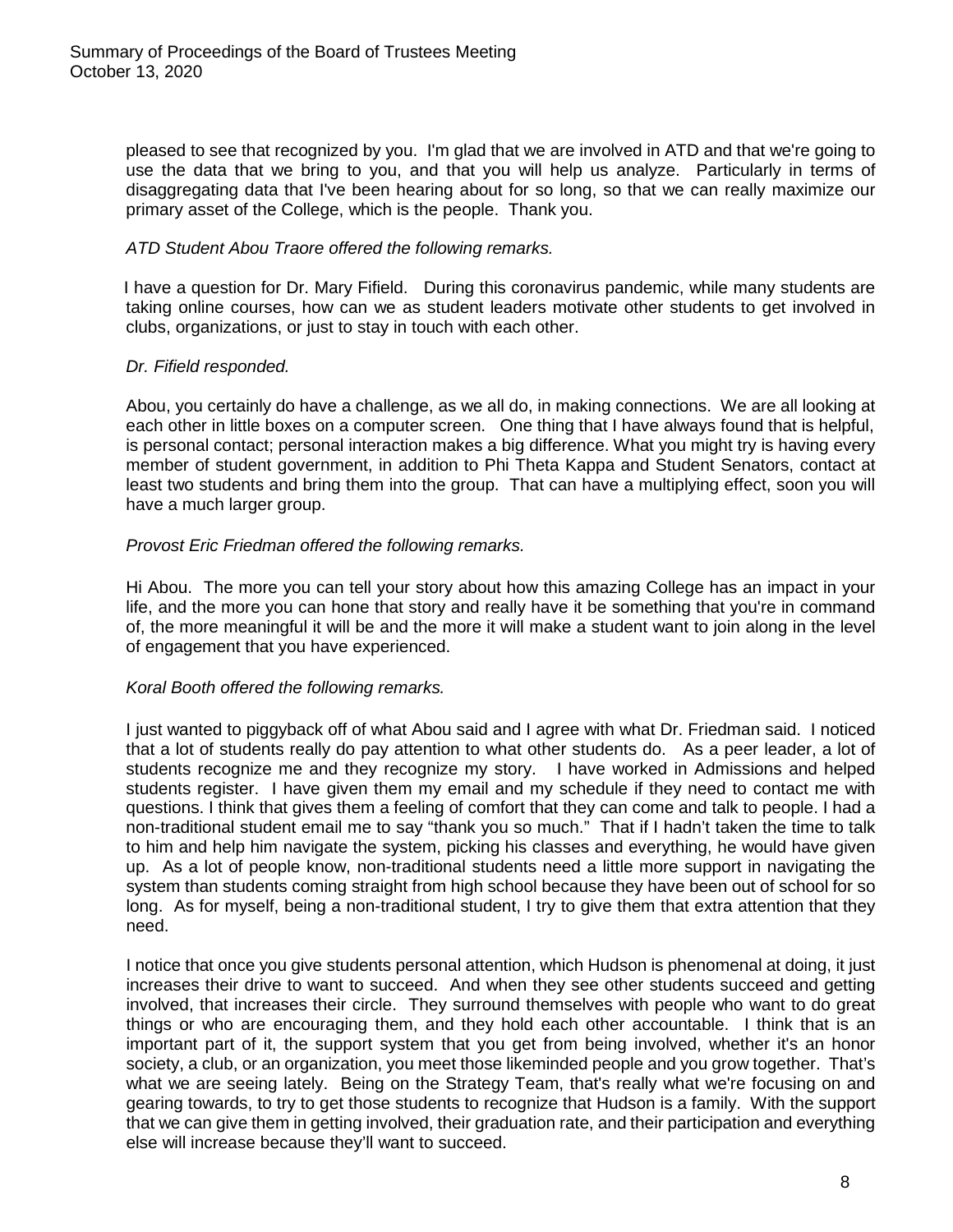*President Reber resumed his remarks.*

Thank you so much Koral, trustees and others. We are looking forward to Koral serving as the next Alumni Representative of the Board of Trustees, following in Rahim's phenomenal footsteps.

Trustees, this concludes my remarks.

#### *Regular Monthly Reports and Recommendations*

#### *1. The Minutes of the Regular Meeting of September 8, 2020 were approved.*

#### *2. Gifts, Grants, and Contracts Report - None*

The following actions were taken concerning **fiscal, administrative, lease and capital recommendations** brought forward by the Administration and endorsed by the Finance Committee.

- 1. Resolution Approving "Change Order #1" and "Change Order #2" for Student Center Renovation at 81 Sip Avenue with APS Contracting Inc., at a cost not to exceed \$400,000, was approved.
- 2. Resolution Authorizing Technical Operations and Project Management Support Services Extension to MAST Construction Services, Inc. of Little Falls, New Jersey, at a cost not to exceed \$403,524.00, from December 2020 through November 2021, was approved.
- 3. Resolution Authorizing Solar Panel Replacement Consultation from Maser Consulting of Red Bank, New Jersey, at a cost not to exceed \$27,700.00, was approved.
- 4. Resolution Authorizing Purchase of Chromebooks for Student Laptop Loan Program from SHI International Corporation of Somerset, New Jersey, to be funded by the CARES Act Grant at a cost not to exceed \$178,648.00, was approved.
- 5. Resolution Authorizing Purchase of Sharp Laptops for Student Laptop Loan Program from Sharp Business Systems of Montvale, New Jersey, to be funded by the CARES Act Grant at a cost not to exceed \$133,900.00, was approved.
- *6.* Resolution Authorizing Purchase of Additional Webcams from SHI International Corporation of Somerset, New Jersey, to be funded by the CARES Act Grant at a cost not to exceed \$35,000.00, was approved.
- 7. Resolution Authorizing Online Course Support from Instructure, Inc. of Salt Lake City, Utah, to be funded by the CARES Act Grant at a cost not to exceed \$16,625.00, was approved.
- 8. Resolution Authorizing Purchase of 20 Enos Parking Lot Signage from Elite Signs of Monmouth Junction, New Jersey, to be funded by the CARES Act Grant at a cost not to exceed \$18,000.00, was approved.
- 9. Resolution Authorizing Renewal of Staff and Faculty Monthly Parking at 808 Pavonia Avenue from SP Plus Parking of Jersey City, New Jersey, at a cost not to exceed \$50,000.00, was approved.
- 10. Resolution Awarding Renewal of Maintenance Agreement for 31 Existing Sharp Multifunctional Printers/Copiers from Sharp Business Systems of Montvale, New Jersey, at a cost not to exceed \$45,000.00, was approved.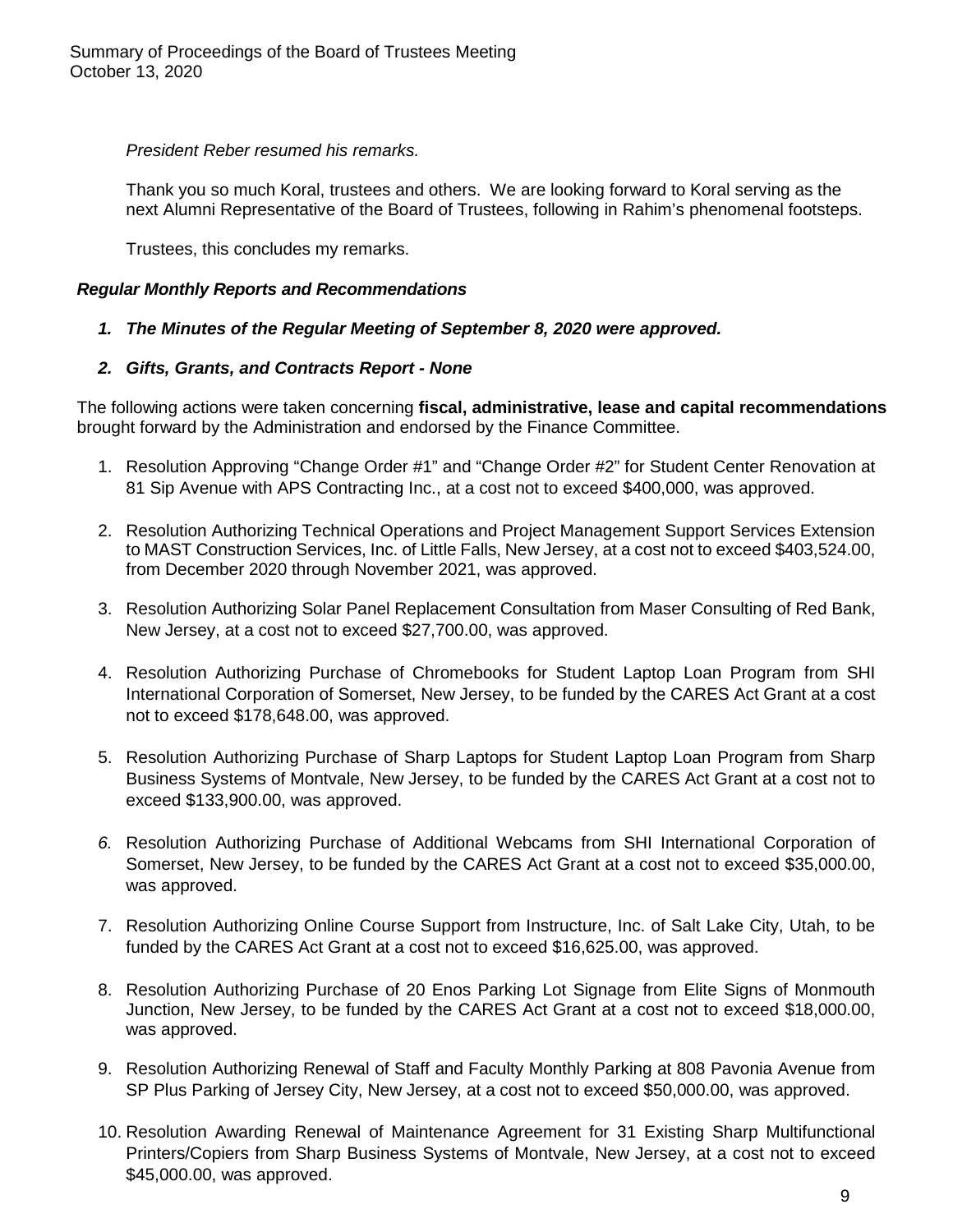- 11. Resolution Awarding Renewal of Mediasite Video Cloud Storage Agreement from New Era Technology of West Chester, Pennsylvania, at a cost not to exceed \$22,500.00, was approved.
- 12. Resolution Authorizing Purchase of Software to Access Benefits Screening from Single Stop USA, Inc. of New York, New York, at a cost not to exceed \$102,500.00, was approved.
- 13. Resolution Authorizing Purchase of LinkedIn Learning Services for Alumni from Linkedln of Sunnyvale, California, at a cost not to exceed \$12,000.00, was approved.
- 14. Resolution Authorizing Purchase of Customer Relationship Management Platform from Salesforce.com, Inc. of San Francisco, California, at a cost not to exceed \$15,120.00, was approved.
- 15. Resolution Approving Agreement Renewal Between Hudson County Community College and Classroom Au Pair, LLC of Brooklyn, New York, was approved.
- 16. Resolution Authorizing Agreement between Hudson County Community College and Peace Care, Inc. of Jersey City, New Jersey, was approved.
- 17. Resolution Approving In-County Tuition Rate for Agreement Between Hudson County Community College and International Brotherhood of Electrical Workers, was approved.
- 18. Resolution Authorizing Temporary Flu Clinic was approved.

The following actions were taken regarding **personnel recommendations** brought forward by the Administration and endorsed by the Personnel Committee.

- 1. Staff appointed to the following full-time positions: Acting Associate Dean, Business, Culinary Arts and Hospitality Management; Student Success Coach, were approved.
- 2. Appointments of Temporary Full-time Faculty for Fall 2020 were approved.
- 3. Appointments of Part-time Staff through October 2021, as needed, were approved.
- 4. Appointments of New Hire Adjunct Instructors were approved.
- 5. The following Modifications to the Staffing Table were approved.

| <b>Current</b><br><b>Approved</b><br><b>Title</b> | <b>New Title(s)/Change of Title(s)</b>      | <i><u><b>Incumbent</b></u></i><br>(If<br>applicable) | <b>Salary</b><br><b>Adjustment</b><br>(If<br>applicable) | <b>Effective Date</b> |
|---------------------------------------------------|---------------------------------------------|------------------------------------------------------|----------------------------------------------------------|-----------------------|
|                                                   | Alumni Manager, Continuing                  |                                                      |                                                          | October 14, 2020      |
|                                                   | <b>Education &amp; Workforce</b>            | <b>New</b>                                           | Grant                                                    |                       |
| New Title                                         | Development                                 | Position                                             | Funded                                                   |                       |
| <b>New Title</b>                                  | <b>Business Developer, Continuing</b>       |                                                      |                                                          | October 14, 2020      |
|                                                   | <b>Education &amp; Workforce</b>            | <b>New</b>                                           | Grant                                                    |                       |
|                                                   | Development                                 | Position                                             | Funded                                                   |                       |
| <b>New Title</b>                                  | Coordinator, Healthcare Programs,           |                                                      |                                                          | October 14, 2020      |
|                                                   | <b>Continuing Education &amp; Workforce</b> | <b>New</b>                                           | Grant                                                    |                       |
|                                                   | Development                                 | Position                                             | Funded                                                   |                       |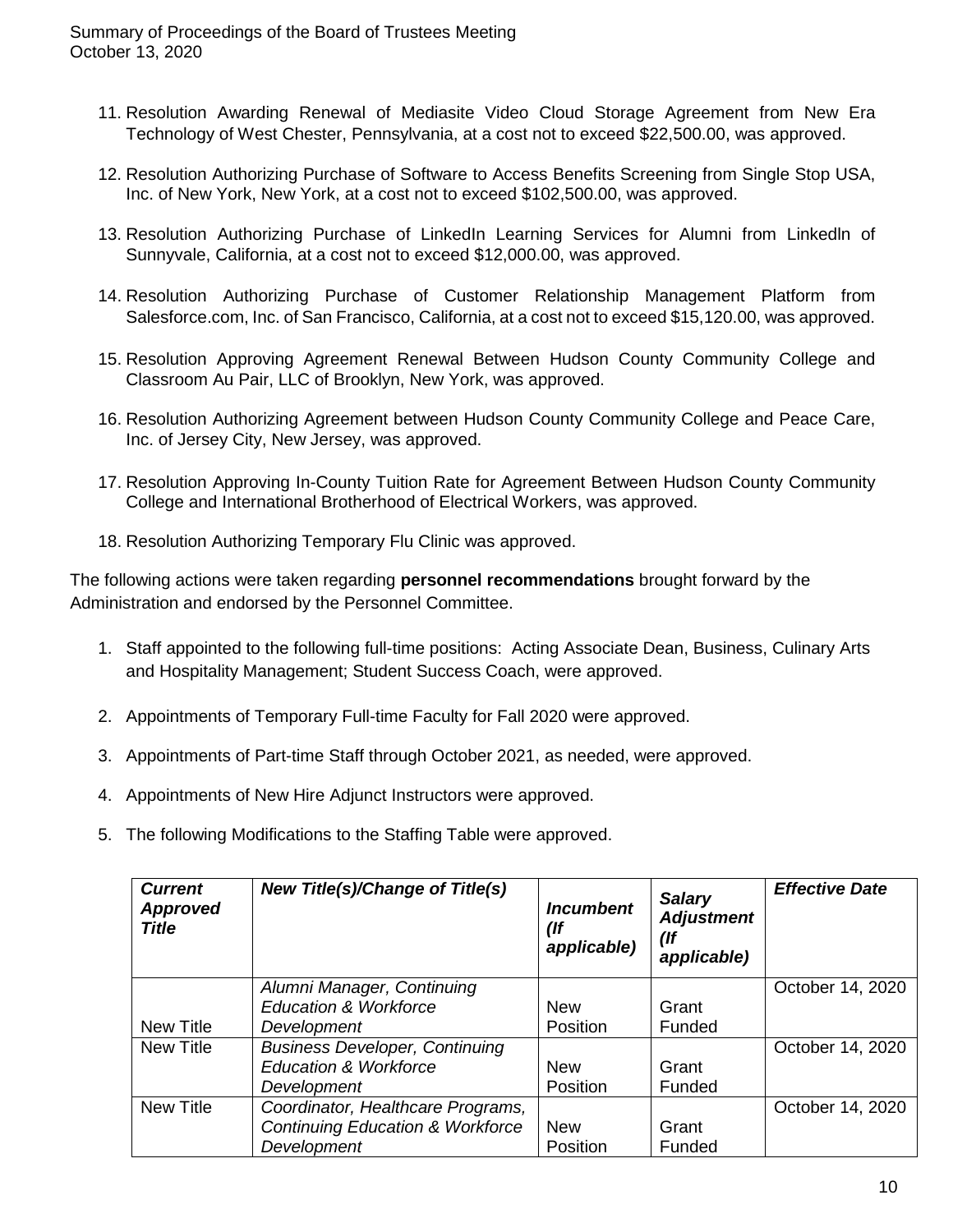| <b>New Title</b> | <b>Financial Counselor, Continuing</b>   |                 |            | October 14, 2020 |
|------------------|------------------------------------------|-----------------|------------|------------------|
|                  | <b>Education &amp; Workforce</b>         | <b>New</b>      | Grant      |                  |
|                  | Development                              | <b>Position</b> | Funded     |                  |
| <b>New Title</b> | Health Program Recruiter and Job         |                 |            | October 14, 2020 |
|                  | Developer, Continuing Education &        | <b>New</b>      | Grant      |                  |
|                  | <b>Workforce Development</b>             | Position        | Funded     |                  |
| <b>New Title</b> | Program Assistant, Continuing            |                 |            | October 14, 2020 |
|                  | <b>Education &amp; Workforce</b>         | <b>New</b>      | Grant      |                  |
|                  | Development                              | Position        | Funded     |                  |
| <b>New Title</b> | <b>Project Director, Continuing</b>      |                 |            | October 14, 2020 |
|                  | <b>Education &amp; Workforce</b>         | <b>New</b>      | Grant      |                  |
|                  | Development                              | <b>Position</b> | Funded     |                  |
| College          | <b>Change Title: Instructor, Nursing</b> |                 |            | October 14, 2020 |
| Lecturer,        | (Tenure-Track Position,                  | No current      | No current |                  |
| <b>Nursing</b>   | Professional Association)                | incumbent       | incumbent  |                  |
| College          | <b>Change Title: Instructor,</b>         |                 |            | October 14, 2020 |
| Lecturer,        | Radiography (Tenure-Track                | No current      | No current |                  |
| Radiography      | Position, Professional Association)      | incumbent       | incumbent  |                  |

6. 2019-20 Performance Bonus for Dr. Christopher M. Reber, President of HCCC, was approved.

The following actions were taken regarding **academic and student affairs** as brought forward by the Academic and Student Affairs Committee.

- 1. Resolution to Approve Student Success Action Plan was passed.
- 2. Resolution to Approve Addendum to Existing Agreement Between Hudson County Community College and Fairleigh Dickinson University to offer a new transfer pathway from HCCC's A.S. Computer Science Option in Cybersecurity Degree to FDU's B.S. Computer Science Program (Concentration in Cybersecurity and Information Assurance) for HCCC Students, was passed.
- 3. Resolution to Approve Addendum to Existing Agreement Between Hudson County Community College and Fairleigh Dickinson University to offer a new transfer pathway from HCCC's A.S. Computer Science Option in Cybersecurity Degree to FDU's B.S. Information Technology program (Concentration in Security and Forensics) for HCCC Students, was passed.
- 4. Resolution to Approve Dual Admissions Agreement Between Hudson County Community College and New Jersey City University to offer an A.S. in Exercise Science to B.S. in Exercise Science Degree Pathway, was passed.
- 5. Resolution to Approve Agreement between Hudson County Community College and Peace Care St. Ann's and St. Joseph's, was passed.
- 6. Resolution to Approve New and On-going Partnerships with Hudson County High Schools for the Delivery of Credit Course Instruction for Academic Year 2020-21, was passed.
- 7. Resolution to Approve Adjustment to the Add/Drop Date on the Spring 2021 Academic Calendar was passed.